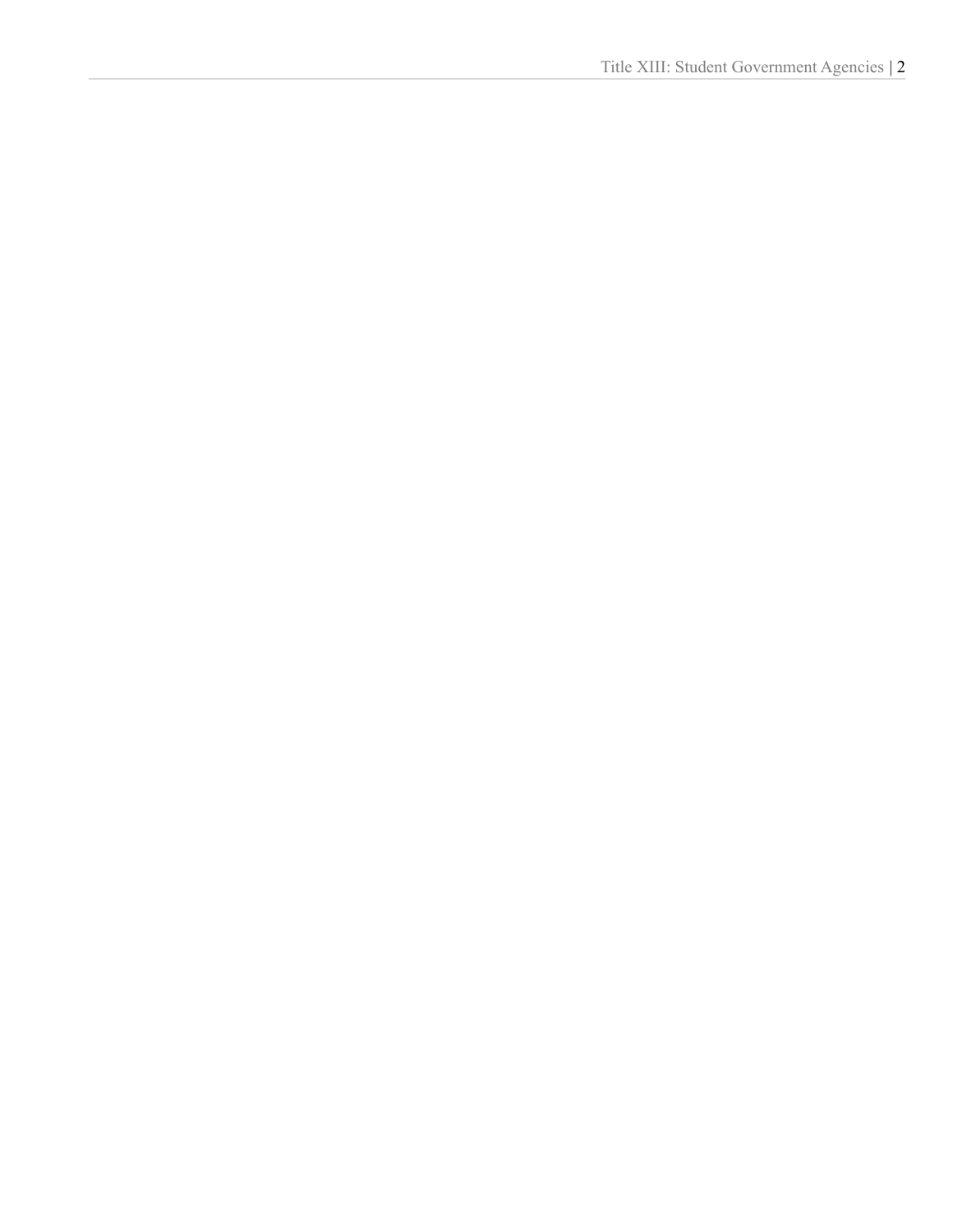- 1301.7 In the event a board member cannot attend a board meeting, the person shall appoint, in writing to the Chair, a designee to the Board.
- 1301.8 The Student Body Vice President shall serve as the Chair of the Committee and shall be responsible for calling the first Agency and Department Strategic Planning Board meeting by the fourth week of June of each academic year.
- 1301.9 The Chair of the Agency and Department Strategic Planning Board may request additional ex-officio members to attend the board meetings as needed.
- 1301.10 The Vice Chair of the board shall be nominated and elected by the voting members of the board during the first meeting.
	- A. The Vice Chair shall be responsible for preparing minutes of each meeting and maintaining a copy of all board meeting minutes and board meeting postings.
	- B. The Vice Chair shall become Acting Chair in any circumstance for which the Chair is unable to fulfill the responsibilities of the Chair.
	- C. The Vice Chair shall be an actively enrolled A&SF fees paying Agency Director.
- 1301.11 The new Agency and Department Strategic Planning Board session shall begin with the swearing in of the new Student Body President.
- 1301.12 The Agency and Department Strategic Planning Board shall adopt internal rules for issues concerning the committee. The committee may amend its internal rules with a majority vote.

#### **Chapter 1302 Communication and Strategic Planning**

- 1302.1 The Agency and Department Strategic Planning Board shall meet to give a report of the activities of their respective Agencies or Departments.
	- A. The Student Director of each Student Government Affiliated Agency, and the Administrative Director of each Department shall provide information in the form of a report to the Chair of the Agency and Department Strategic Planning Board.
	- B. The report may include an update on current and upcoming projects, a financial statement, committee reports, and any other information that the Agency and Department Strategic Planning Board deems necessary.
- 1302.2 The Agency and Department Strategic Planning Board shall be responsible for developing the One Year Plan Report:
	- A. The One Year Plan Report shall be published by the fourth  $(4<sup>th</sup>)$  week of August to provide for the overall direction of Agencies and Departments.
	- B. Each Department and Agency shall submit an individual plan outlining goals for the upcoming year fitting the One Year Plan Report.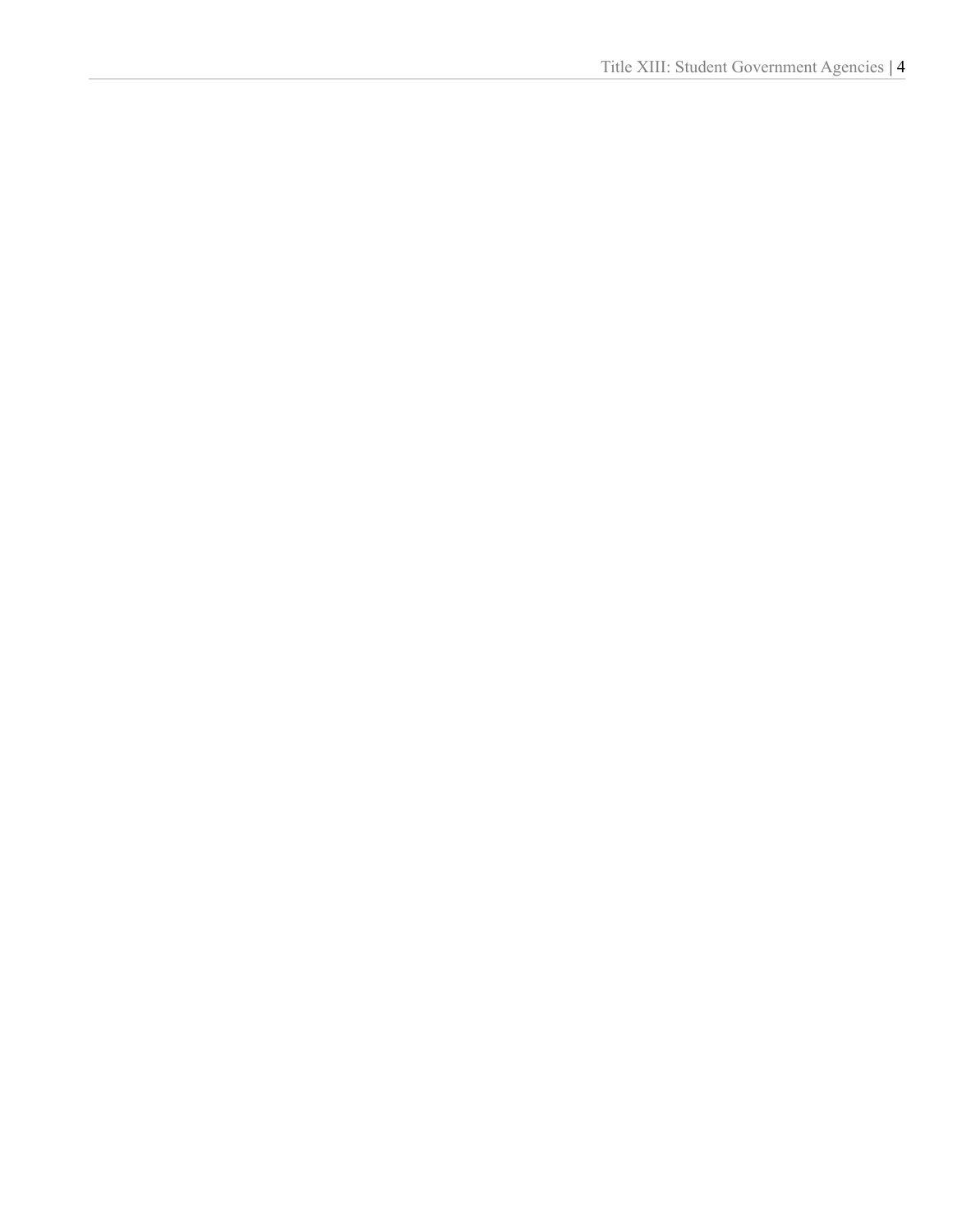### **Chapter 1303 Monetary Allocations**

- 1303.1 Should an Agency or Department require additional funding during the fiscal year, the Agency or Department shall notify, in writing, the Chair of the Agency and Department Strategic Planning Board and the Student Government Comptroller.
	- A. Before requesting funds from Senate, the Agency or Department shall receive approval, by majority vote, from ADSPB and give written notice to the SG Comptroller of the request.
	- B. Student organizations that are members of Student Government Affiliated Agencies or Departments shall not receive nor be eligible to receive A&SF funding outside of their respective Agency or Department.
- 1303.2 Each year the Agency and Department Strategic Planning Board shall discuss and coordinate resources prior to the submission of budget packets to the A&SF Budget Committee.

### **Chapter 1304 Application and Approval Process**

- 1304.1 Any group interested in receiving Agency status must submit an application to the Chair of the Agency and Department Strategic Planning Board.
	- A. The application shall consist of:
		- 1. The pending Agency's name;
		- 2. A mission statement;
		- 3. A constitution, by-laws, and/or Agency policies; and
		- 4. A first year budget breakdown;
	- B. The application shall be approved, via signature, by the Attorney General who shall verify that all parts of the application fall into compliance with the Constitution of the Student Body of the University of Central Florida, Student Body Statutes, and the Golden Rule.
- 1304.2 The Agency and Department Strategic Planning Board shall review the application and make a recommendation to the Student Body Senate about whether to add the group as a Student Government Affiliated Agency.
- 1304.3 After the recommendation of the Agency and Department Strategic Planning Board is made to the Student Body Senate, a Student Senator shall draft a Special Act enacting the addition of the reviewed group as a Student Government Affiliated Agency.
	- A. The Special Act must pass by a two-thirds (2/3) vote of the Student Senate.
	- B. The Special Act shall have the Student Body President and the Senior Student Affairs Officer as authorizing signatures for the Special Act.
	- C. Once a Special Act is signed, a representative of the newly established Agency must meet with the Comptroller to add the Agency in the Activity and Service Fee Budget for the following fiscal year.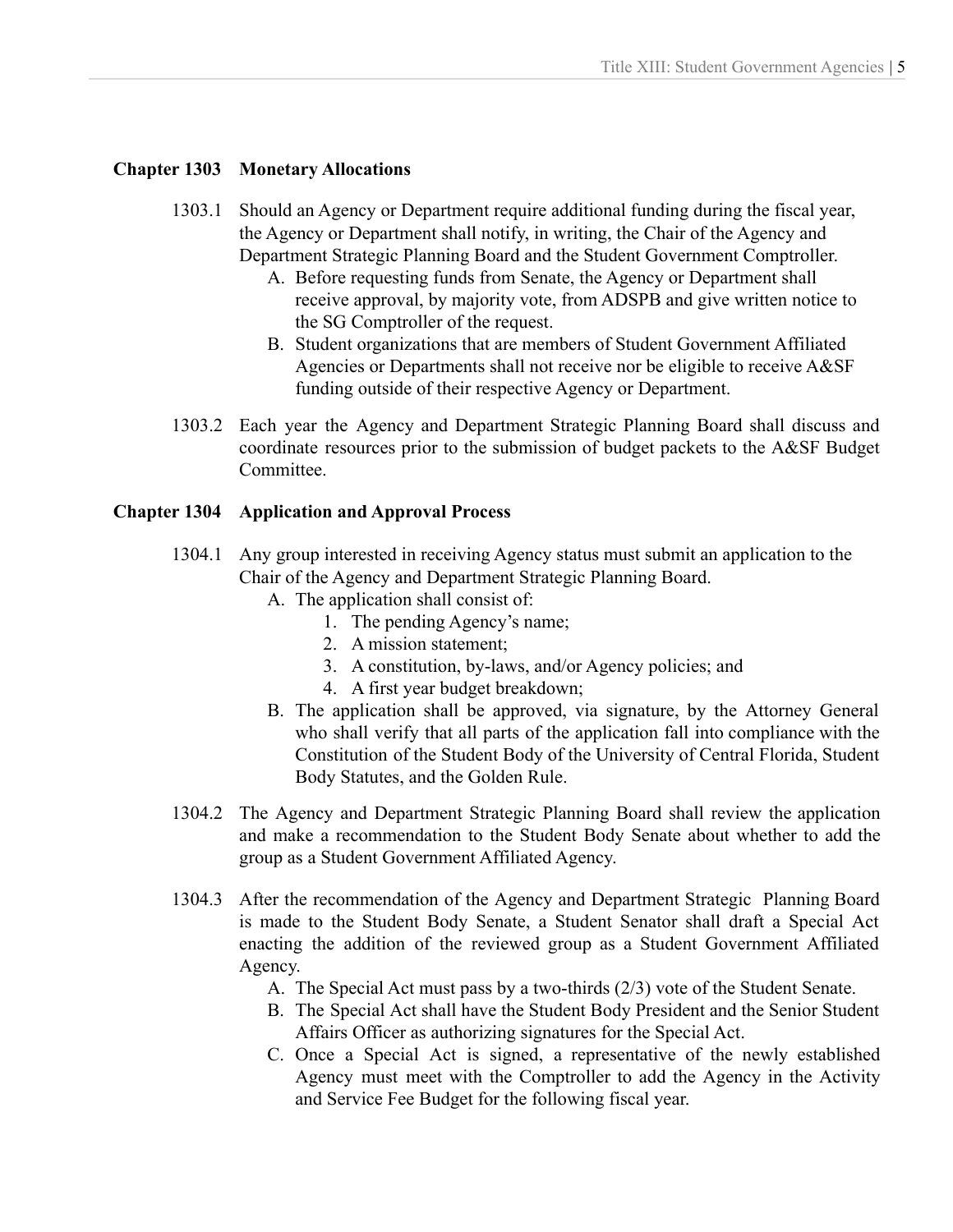- 1304.4 Any group interested in receiving Department status must submit an application to the Chair of the Agency and Department Strategic Planning Board.
	- A. The application shall consist of:
		- 1. The pending Department's name;
		- 2. A statement of purpose describing how the Department will fit into the current Agency and Department Strategic Planning Board One Year Plan Report;
		- 3. A mission statement;
		- 4. A constitution, by-laws, and/or Department policies; and
		- 5. A first year budget breakdown;
	- B. The application shall be approved, via signature, by the Attorney General who shall verify that all parts of the application fall into compliance with the Constitution of the Student Body of the University of Central Florida, Student Body Statutes, and the Golden Rule.
- 1304.5 The Agency and Department Strategic Planning Board shall review the application and make a recommendation to the Student Body Senate about whether to add the group as a Student Government Affiliated Department.
- 1304.6 After the recommendation of the Agency and Department Strategic Planning Board is made to the Student Body Senate, a Student Senator shall draft a Special Act enacting the addition of the reviewed group as a Student Government Affiliated Department.
	- A. The Special Act must pass by a two-thirds (2/3) vote of the Student Senate.
	- B. The Special Act shall have the Student Body President and the Senior Student Affairs Officer as authorizing signatures for the Special Act.
	- C. Once a Special Act is signed, a representative of the newly established Department must meet with the Comptroller to add the Department in the Activity and Service Fee Budget for the following fiscal year.

# **Chapter 1305 Compliance and Termination of Affiliation**

- 1305.1 A Student Government Affiliated Agency or Department shall be required to be in compliance with the Student Body Statutes, Constitution of the Student Body of the University of Central Florida, and the Golden Rule.
	- A. Non-compliance with these provisions shall call for appropriate action as specified by Title IX.
	- B. The Student Body President, in consultation with the Senior Student Affairs Officer and the Agency and Department Strategic Planning Board Chair, shall be authorized to take statutory action necessary to correct any noncompliance.
- 1305.2 Prior to any termination of affiliation process being initiated, a formal grievance shall be issued, in writing, to the Student Director or Administrative Director, regarding all issues deemed worthy of resolution or attention.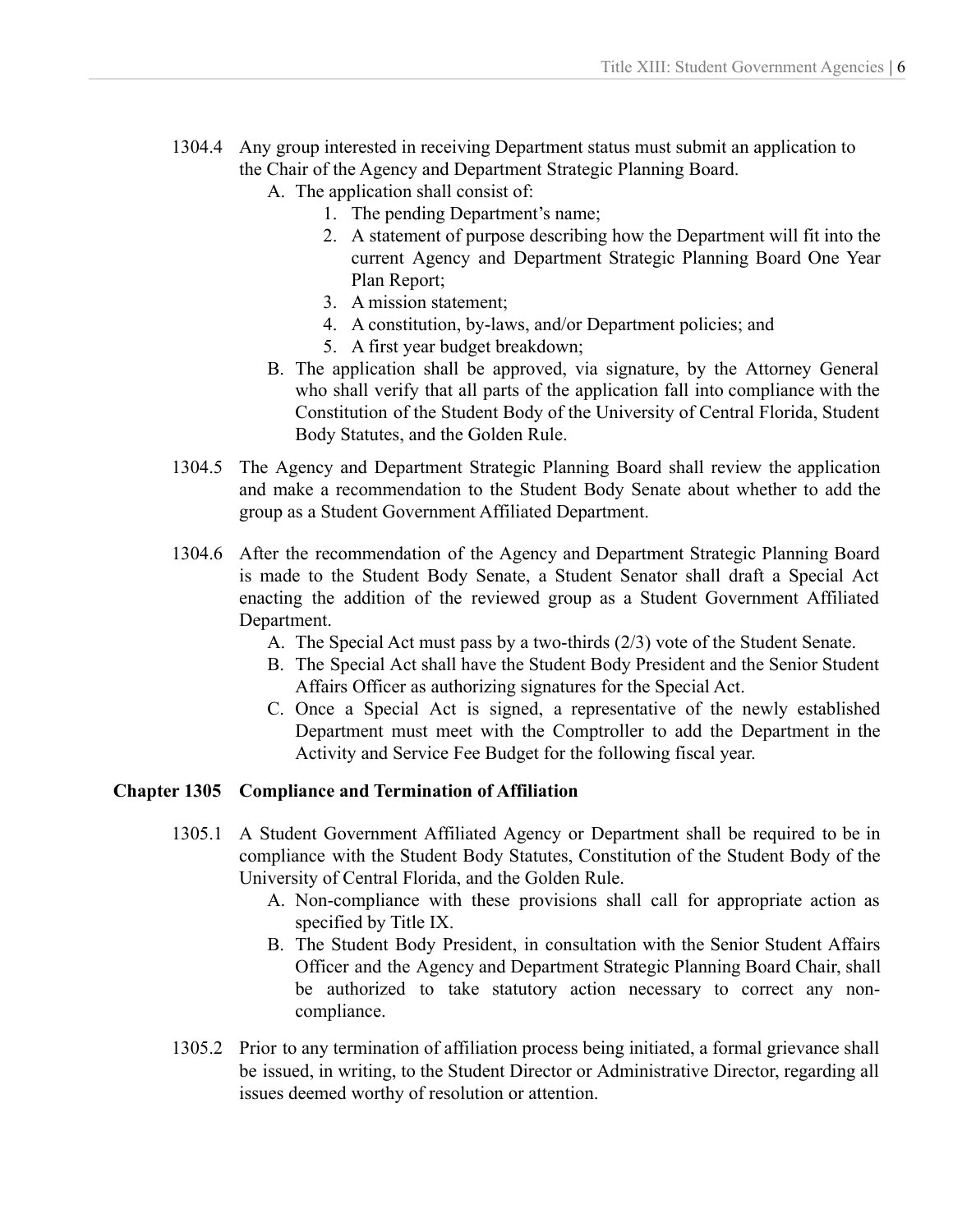- A. A formal grievance shall only be initiated by the Student Body President, the Speaker of the Senate, the Chair of the Agency and Department Strategic Planning Board, or the Activity and Service Fee Budget Committee Chair.
- B. The Student Director or Administrative Director has two (2) weeks to address the situation before the individual filing the Agency or Department grievance may take the grievance to the Agency and Department Strategic Planning Board for a recommendation on terminating affiliation.
- 1305.3 All unresolved grievances that are to be presented to the Agency and Department Strategic Planning Board shall be issued, in writing, to the Chair of the Agency and Department Strategic Planning Board.
	- A. The Agency and Department Strategic Planning Board shall review the grievance and make a recommendation to the Student Body Senate about whether to terminate affiliation with the group as a Student Government Affiliated Agency or Department.
	- B. Upon the issuance of a recommendation by the Agency and Department Strategic Planning Board, the matter shall proceed to the Student Body Senate for further consideration.
- 1305.4 After the recommendation of the Agency and Department Strategic Planning Board to terminate affiliation is made to the Student Body Senate, a Student Senator shall draft a Special Act enacting the termination of affiliation with the Agency or Department, which shall include the date in which the termination of affiliation shall go into effect.
	- A. A two-thirds (2/3) vote of the Student Senate is needed for the Special Act to pass.
	- B. Should the Special Act fail to reach the two-thirds (2/3) vote, the matter is considered ended and the Agency or Department will not have its affiliation terminated.
	- C. The Special Act shall have the Student Body President and the Senior Student Affairs Officer as authorizing signatures for the Special Act.
- 1305.5 Should the Student Body President and the Senior Student Affairs Officer terminate affiliation with an Agency or Department, the following shall result:
	- A. The President shall issue a statement, in writing, to be posted in the Student Government Office, stating the reason for the termination of affiliation;
	- B. The Comptroller shall suspend financial authorization privileges as provided by Title VIII: The Finance Code; and
	- C. The Activity and Service Fee Budget Committee shall take the termination of an Agency or Department's affiliation into account when evaluating the Budget for the following year.

# **Chapter 1306 Student Government Affiliated Agencies and Departments**

1306.1 The Student Government Affiliated Departments are as follows: